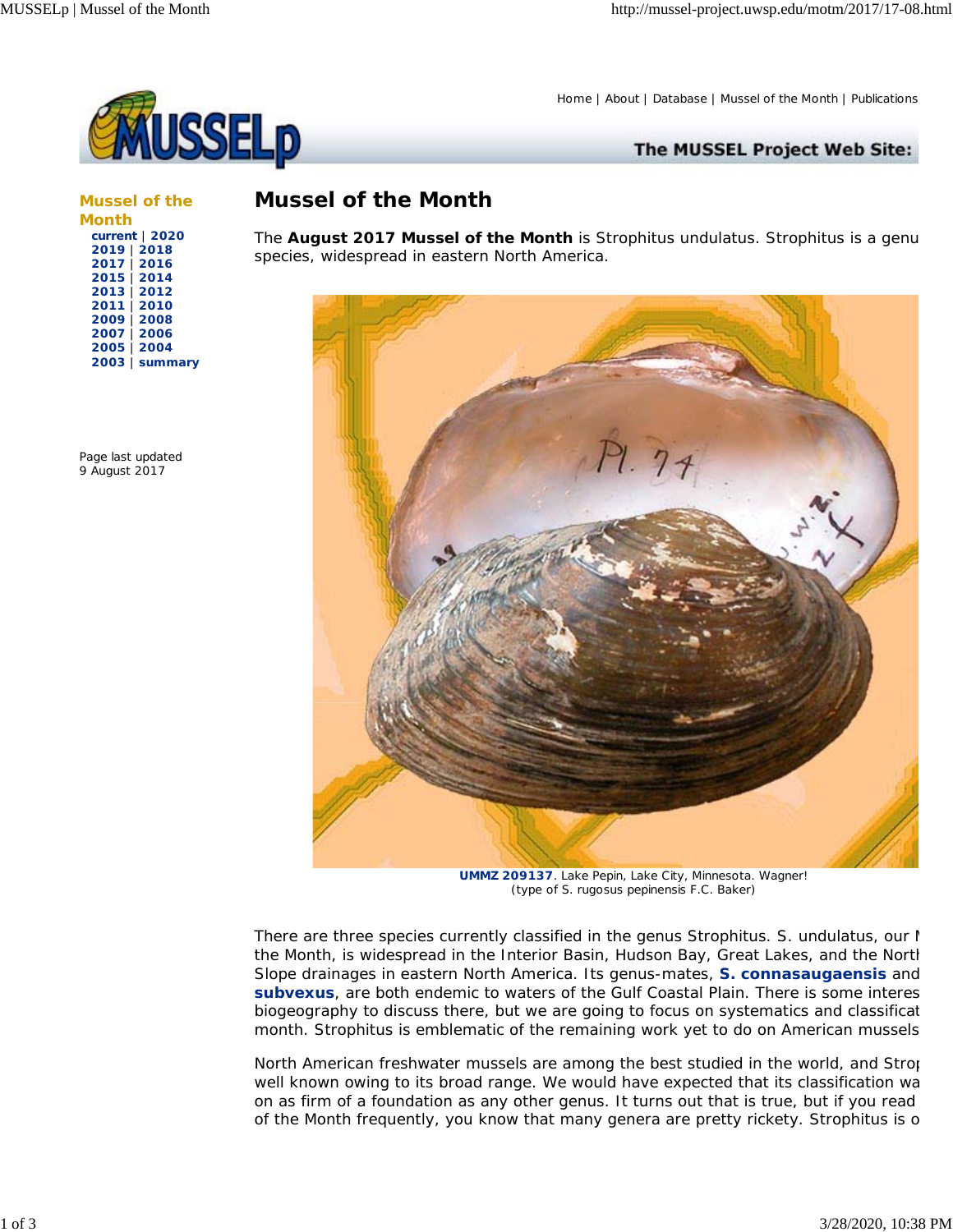Strophitus is a Rafinesque (1820) genus created solely for S. undulatus. The genus wa throughout the 19th century in various lists, as often as not synomyzing it with the the concept of **Anodonta**. Conrad (1853) used Strophitus for a hodge-podge of species no in **Anodontoides**, **Alasmidonta**, **Simpsonaias**, **Lasmigona**, **Pegias**, as well as S. un Our current concept of Strophitus dates from Simpson (1900, 1914). He included the t species listed above, plus Anodontoides radiatus and Alasmidonta wrightiana.

Simpson (1900, 1914) recognized Strophitus as distinct based on the arrangement of t in the marsupium. Lefevre & Curtis (1912:122) described it this way:

"[Strophitus] is unique among the Unionidae in that the embryos and glochidia a embedded in gelatinous cords (called 'placentae' by Sterki, 'placentulae' by Ortm which lie transversely in the gills, whereas in all other cases the egg masses are placed vertically, each one occupying an entire water tube. In Strophitus, on the hand, the cords are packed closely together, like chalk crayons in a box, a variat number being contained in a single water tube, while the blunt ends of the cords distinctly seen through the transparent external lamella of the outer gill."

Both Simpson (1900) and Ortmann (1912) provided descriptions of these structures, b were as colorful as the this! See Watters (2002) for a detailed description of those "cor glochidia.

These descriptions of such striking reproductive characters were based on S. undulatus Simpson (and everyone else) attributed these diagnostic traits to the genus. However, species of Strophitus were classified as such based on similarities of the hinge. A new g species was established because they shared such a strikingly unique arrangement of l marsupium that Simpson coined a new word ("Diagenae") to describe it, but it was onl in one species.

That alone does not mean that Strophitus is not a good genus — that it is not monophy all, having a curved hinge and weak hinge teeth may in fact be shared derived homolog synapomorphies) among S. undulatus, S. connasaugaensis, and S. subvexus. However out that they are not. At least two phylogenetic analysis to-date have included more th species of Strophitus (Chong et al., 2008; Inoue et al., 2014), and each species appea a more recent common ancestor with members of other anodontine genera than with  $\epsilon$ However, for neither of these studies was the phylogeny of Strophitus the objective, an sleeping dog was left to lie.

So, add Strophitus to the list of genera that would benefit from more attention by taxo

## **Classification**:

Phylum Mollusca Class Bivalvia Subclass Palaeoheterodonta Order Unionoida

Family UNIONINDAE Rafinesque, 1820 Subfamily UNIONINAE s.s. Tribe ANODONTINI Rafinesque, 1820

Genus *Strophitus* Rafinesque, 1820

Species *Strophitus undulatus* (Say, 1817)

**To find out more about Strophitus, check out:**